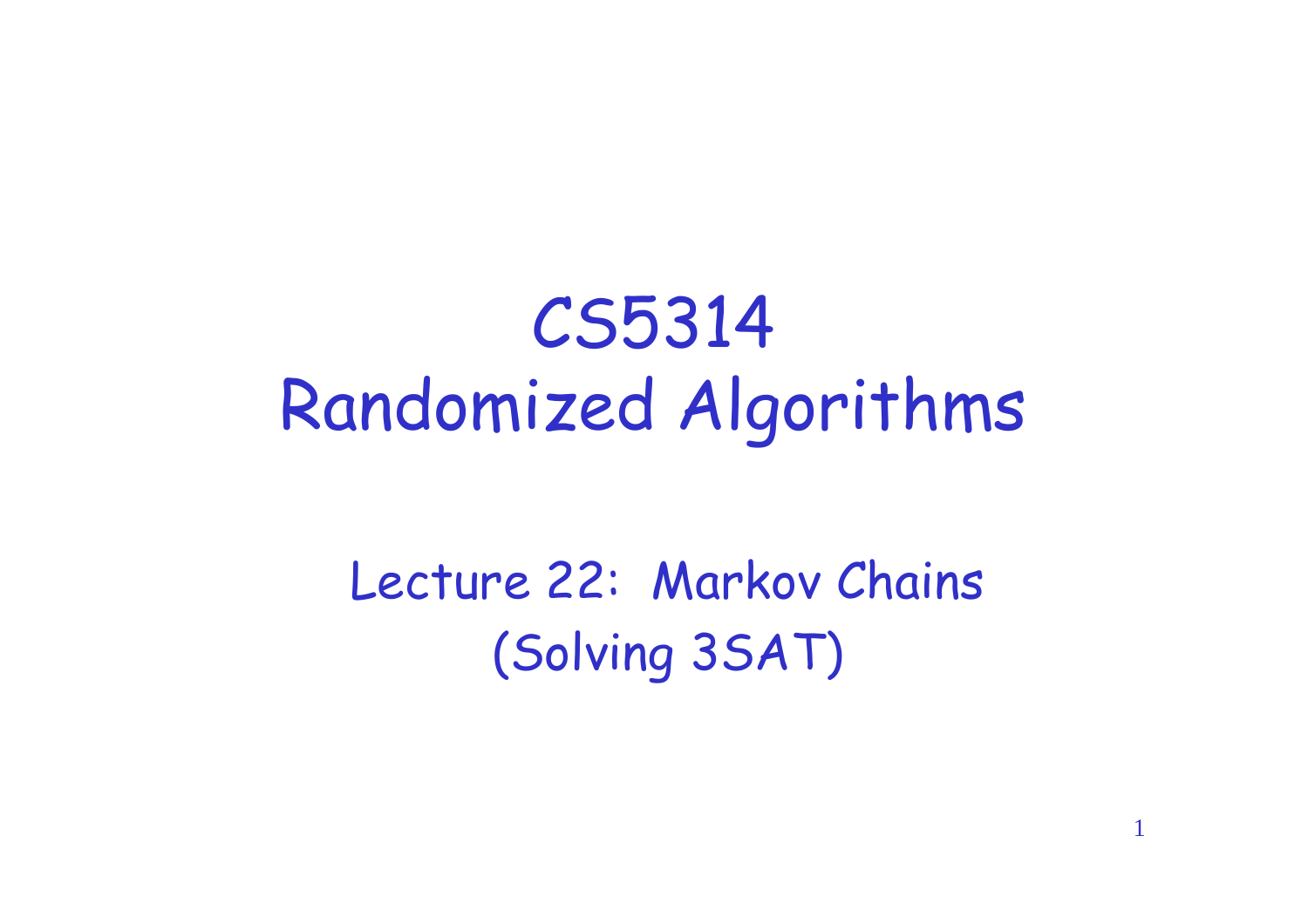### Objectives

•The 3SAT problem:

Given a formula F, each clause with exactly 3 literals; Decide if F is satisfiable

•This lecture will discuss a randomized algorithm for 3SAT and make use of Markov Chains to analyze its performance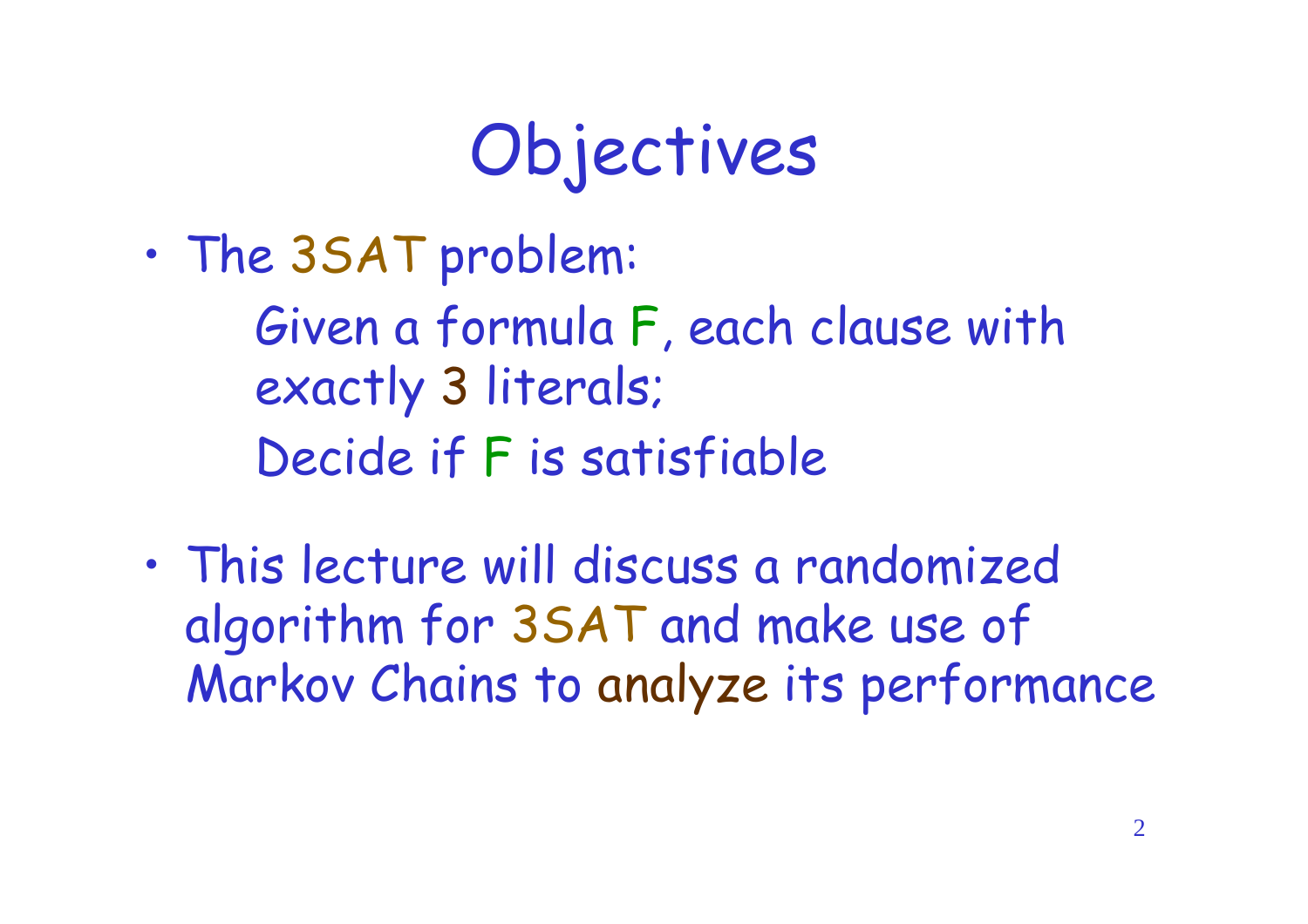# Application: Solving 3SAT

- Unlike the case with 2 literals (2SAT), 3SAT problem is NP-Complete!
- Let  $n = #$  variables in F
- We can solve this in O(2<sup>n</sup>) steps (of scanning the clauses) by brute force method
- Later, we show a faster randomized algo …
- Before that, let's see what happens if we re-use the previous 2SAT algorithm: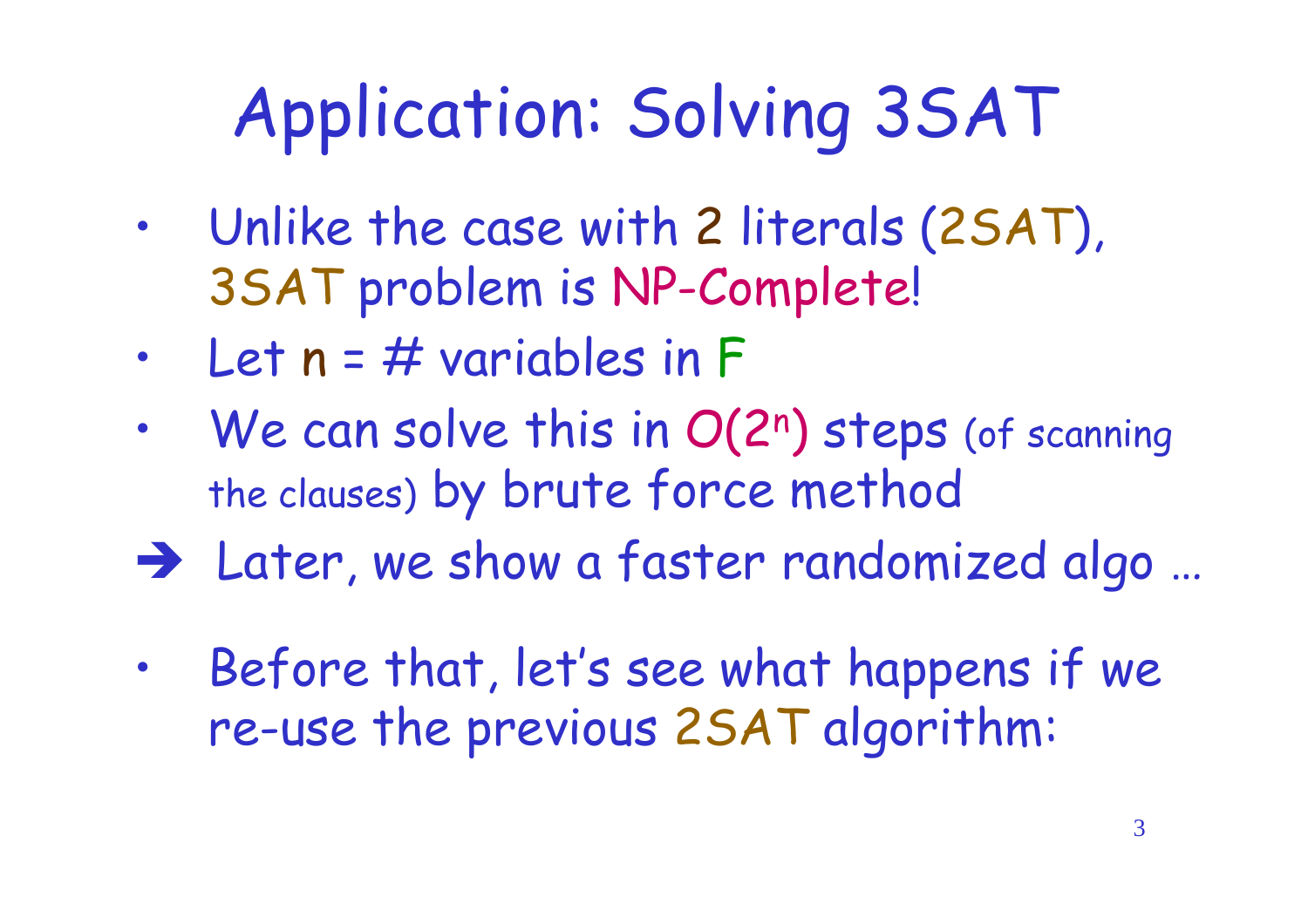- 1. Start with an arbitrary assignment
- 2. Repeat m times, terminating with all clauses satisfied
	- (a) Choose a clause that is currently not satisfied
	- (b) Choose uniformly at random one of the literals in the clause and switch its value
- 3. If valid assignment found, return it
- 4. Else, conclude that F is unsatisfiable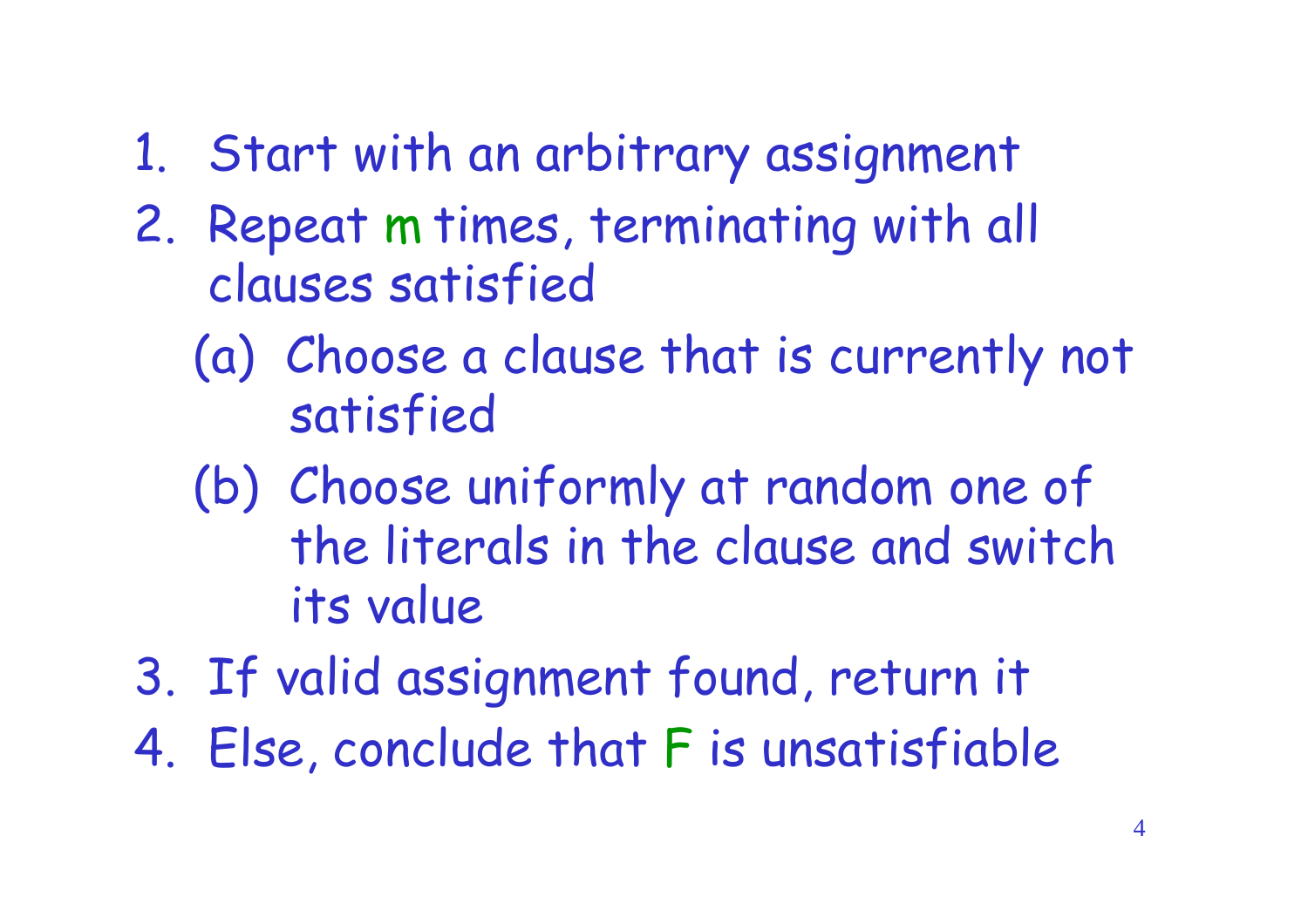### Application: Solving 3SAT (3)

- Let us follow the same approach as before to investigate the performance of the algorithm  $\rightarrow$  Start by bounding the expected time to get a satisfying assignment when F is indeed satisfiable
- Let  $A^*$  = this particular assignment
- Also, let  $A_t$  = the assignment of variables after the t<sup>th</sup> iteration of Step 2
- 5 • Let  $X_t$  = the number of variables that are assigned the same value in  $A^*$  and  $A_t$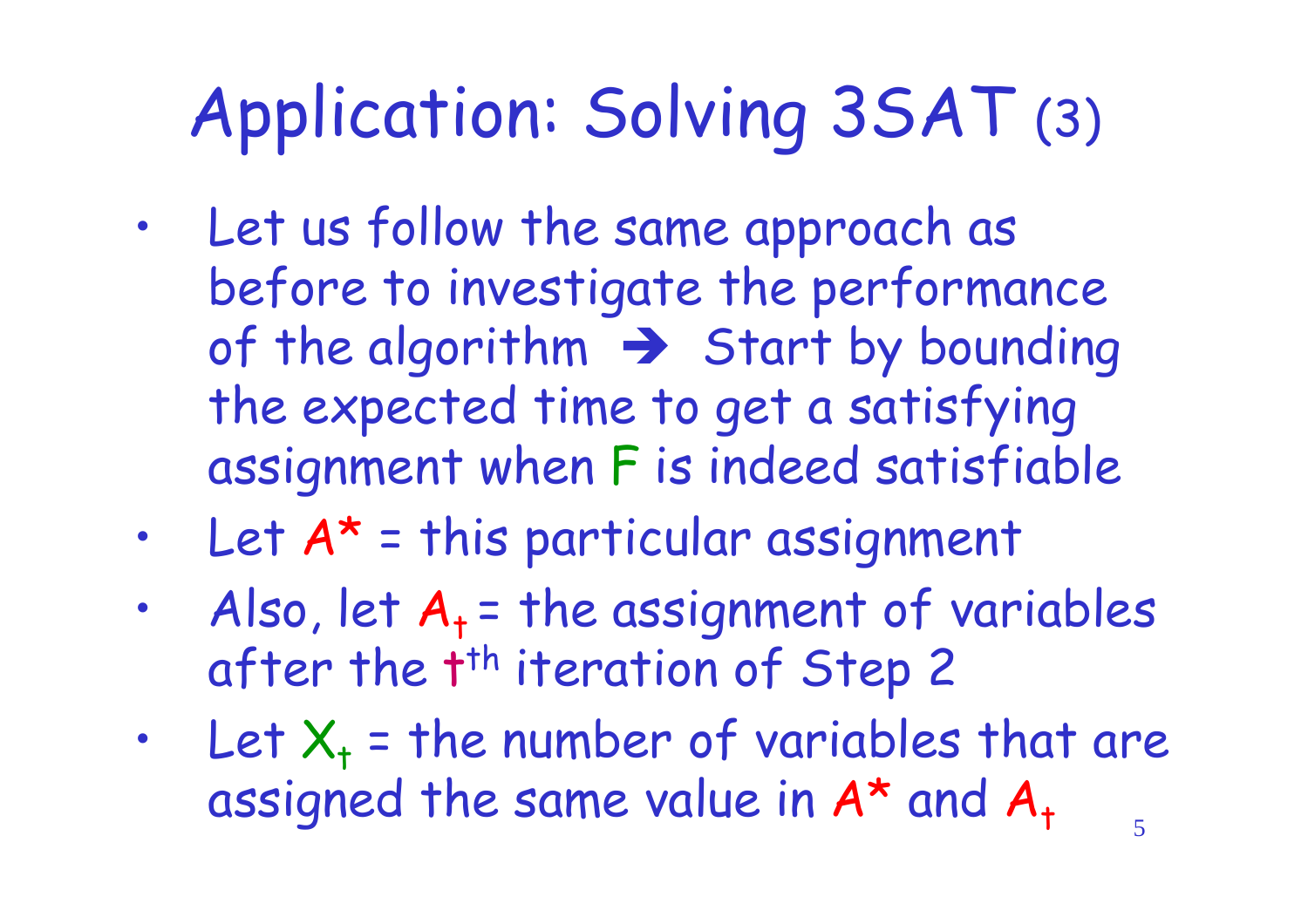#### Application: Solving 3SAT (4)

- First, when  $X_t = 0$ , any change in the current assignment  $A_t$  must increase the # of matching assignment with  $A^*$  by 1  $Pr(X_{t+1} = 1 | X_t = 0) = 1$
- When  $X_t = j$ , with  $1 \le j \le n-1$ , we will choose a clause that is false with the current assignment  $A_t$ , and change the assignment of one of its variable next … the value of  $X_{t+1}$  can either be j-1 or j+1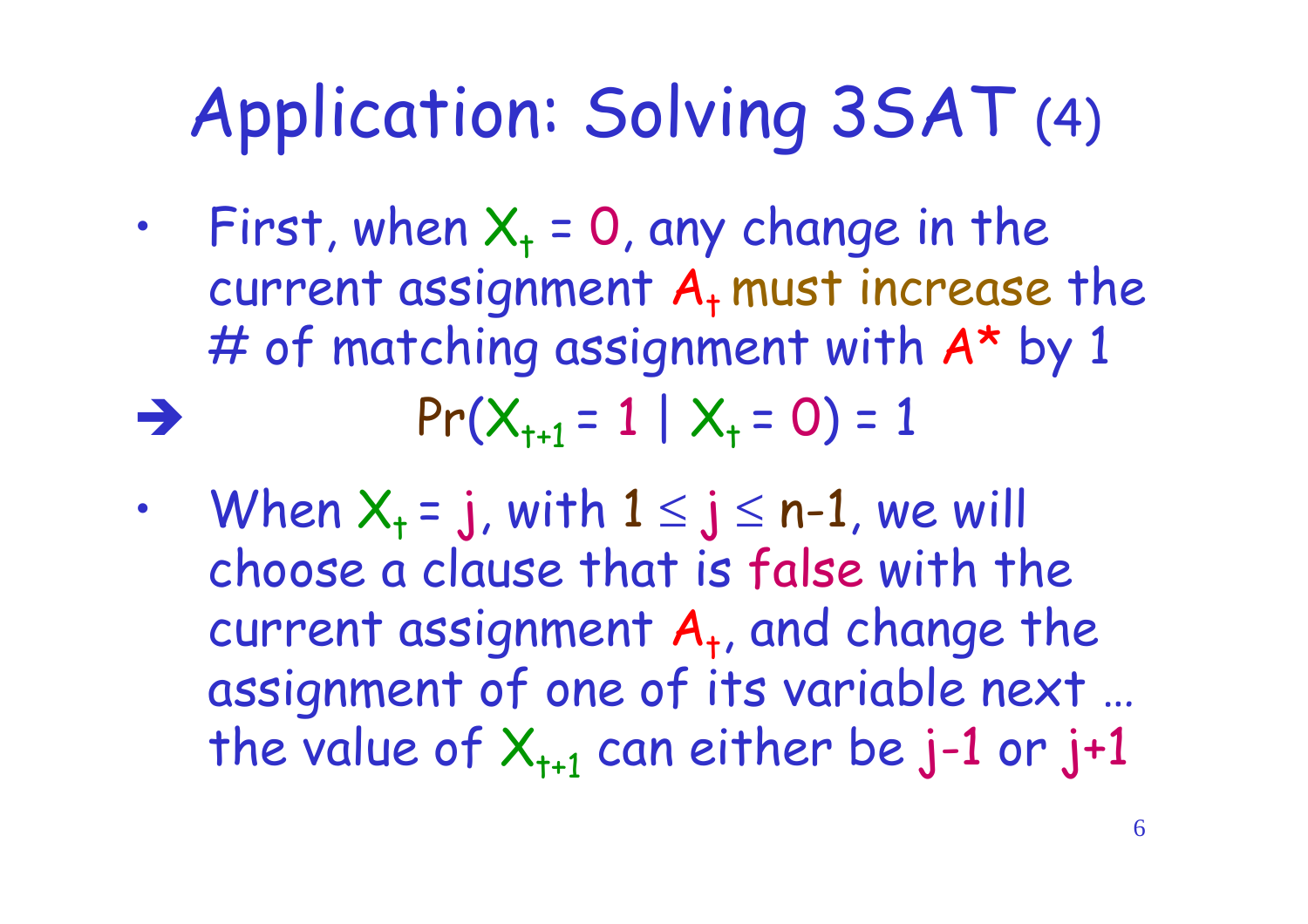So, for j, with  $1 \le j \le n-1$  we have  $Pr(X_{t+1} = j+1 | X_t = j) \ge 1/3$  $Pr(X_{t+1} = j-1 | X_t = j) \leq 2/3$ Application: Solving 3SAT (5)

- The above equations follow since at least one variable from the selected clause are assigned differently in  $A^*$  and  $A_+$
- Again, note that the stochastic process  $\mathsf{X}_{\mathsf{0}}$ ,  $\mathsf{X}_{\mathsf{1}}$ ,  $\mathsf{X}_{\mathsf{2}}$ , ... is not a Markov chain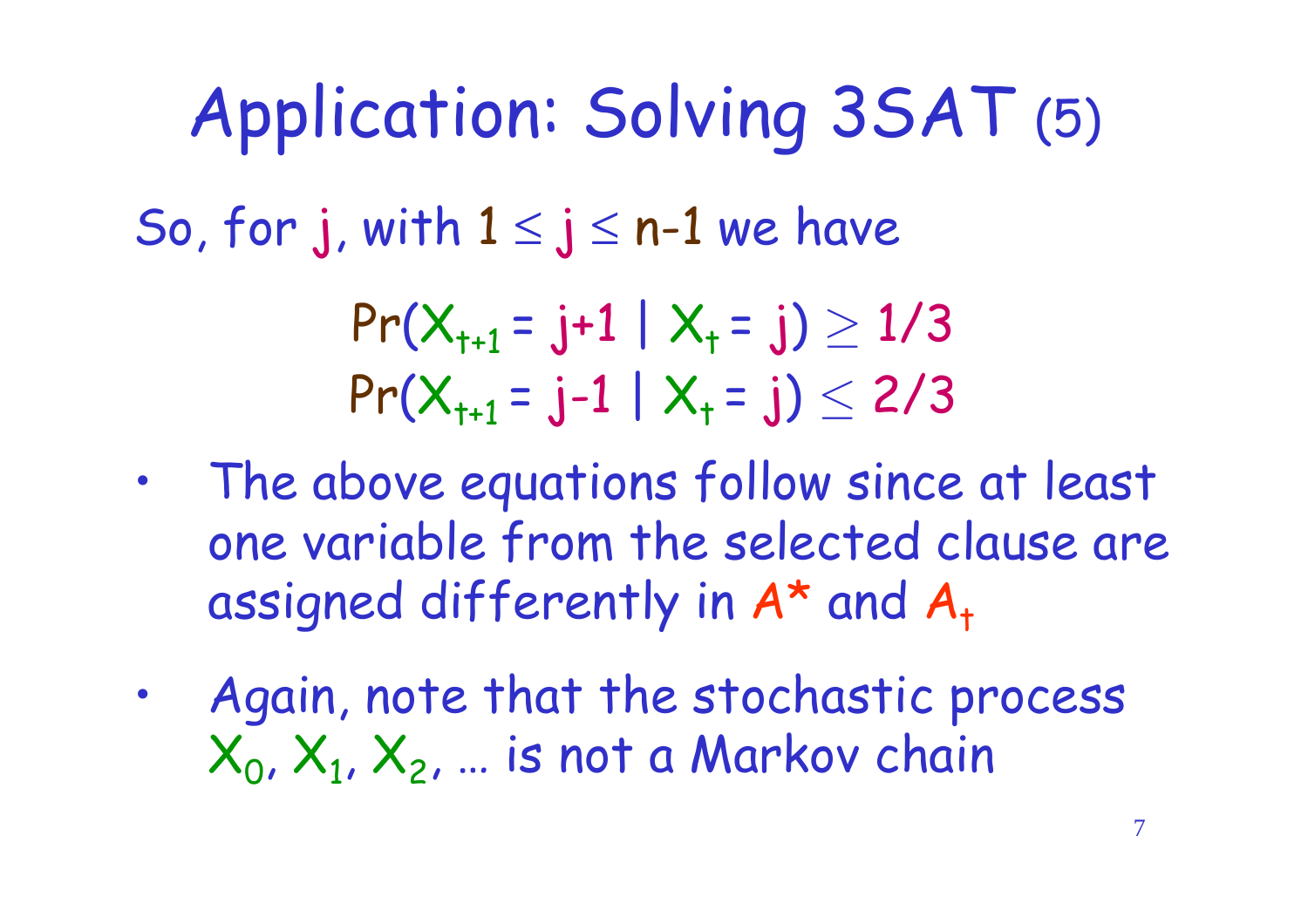## Application: Solving 3SAT (6)

• To simplify the analysis, we invent a true Markov chain  $Y_0, Y_1, Y_2, ...$  as follows:

$$
Y_0 = X_0
$$
  
Pr(Y<sub>t+1</sub> = 1 | Y<sub>t</sub> = 0) = 1  
Pr(Y<sub>t+1</sub> = j+1 | Y<sub>t</sub> = j) = 1/3  
Pr(Y<sub>t+1</sub> = j-1 | Y<sub>t</sub> = j) = 2/3

When compared with the stochastic process  $X_0, X_1, X_2, ...$  , it takes more time for  $Y_+$  to increase to n  $...$  (why??)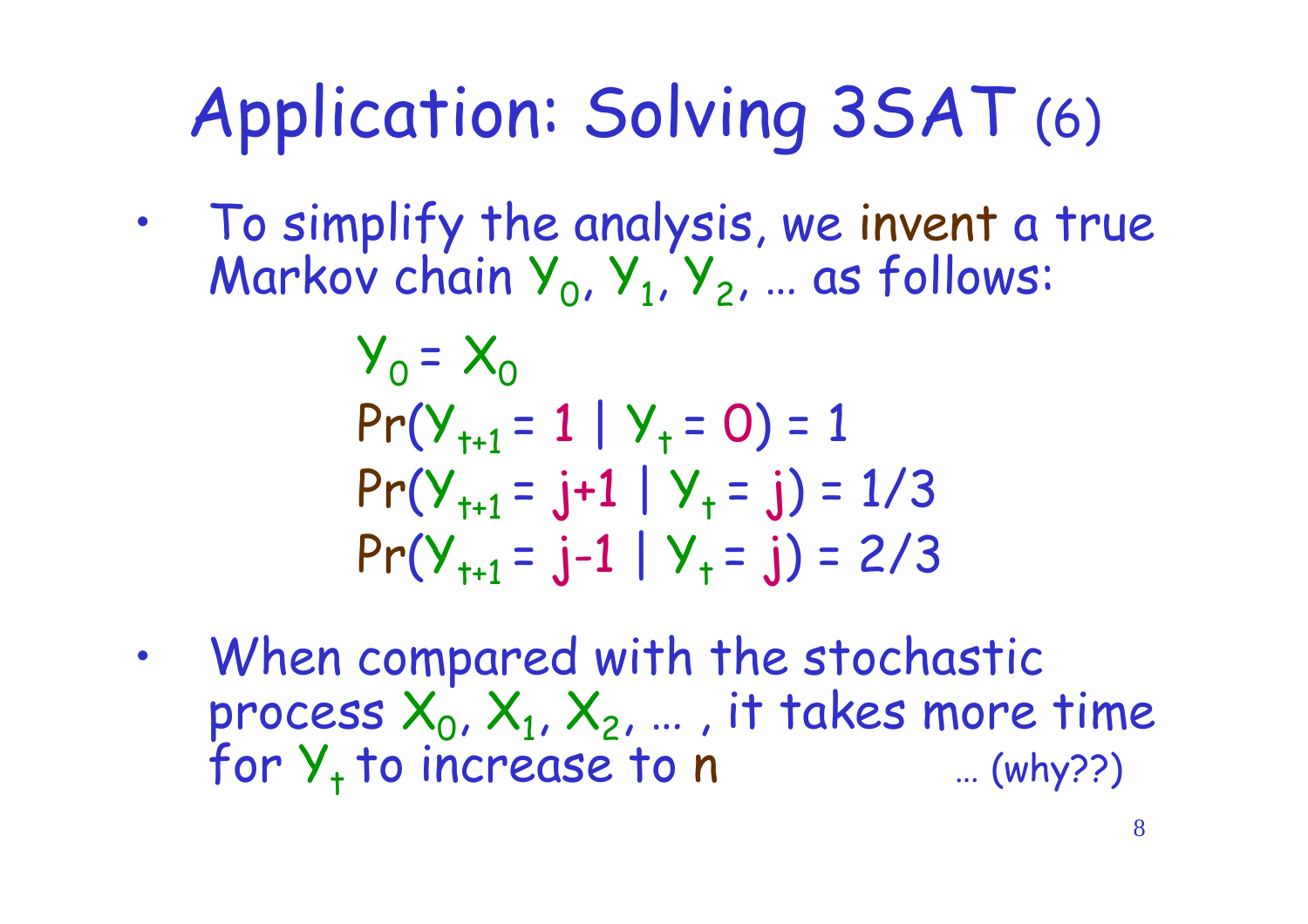# Application: Solving 3SAT (7)

• Thus, the expected time to reach n from any point is larger for Markov chain Y than for the stochastic process X

So, we have

 $E[$  time for X to reach n starting at  $X_{0}]$ 

 $\leq$  E[ time for Y to reach n starting at  $Y_{0}$ ]

Question: Can we upper bound the term E[time for  $Y$  to reach n starting at  $Y_0$ ]?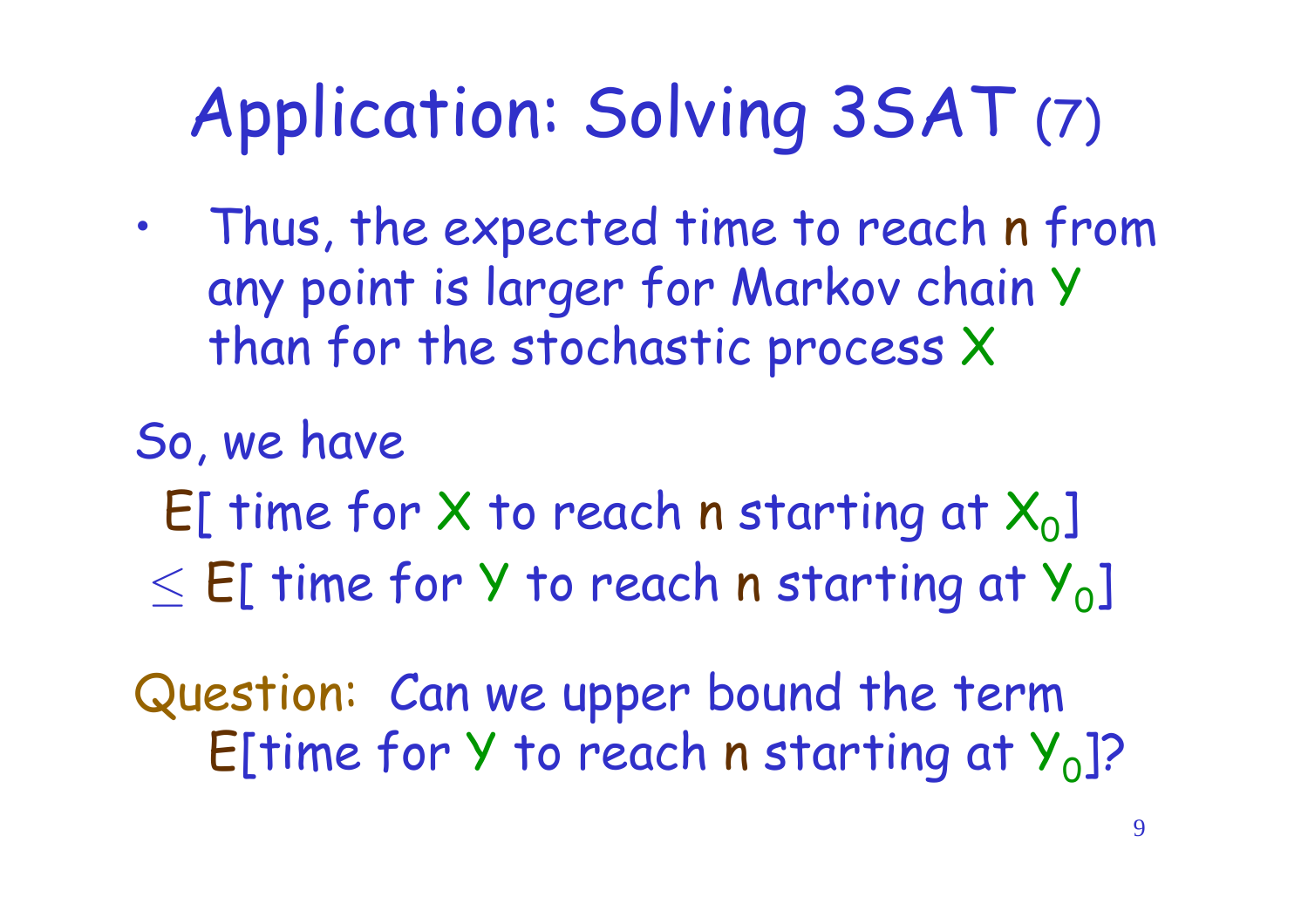#### Application: Solving 3SAT (8)

Let us take a look of how the Markov chain Y looks like in the graph representation

• Recall that vertices represent the state space, which are the values that any  $Y_t$ can take on:

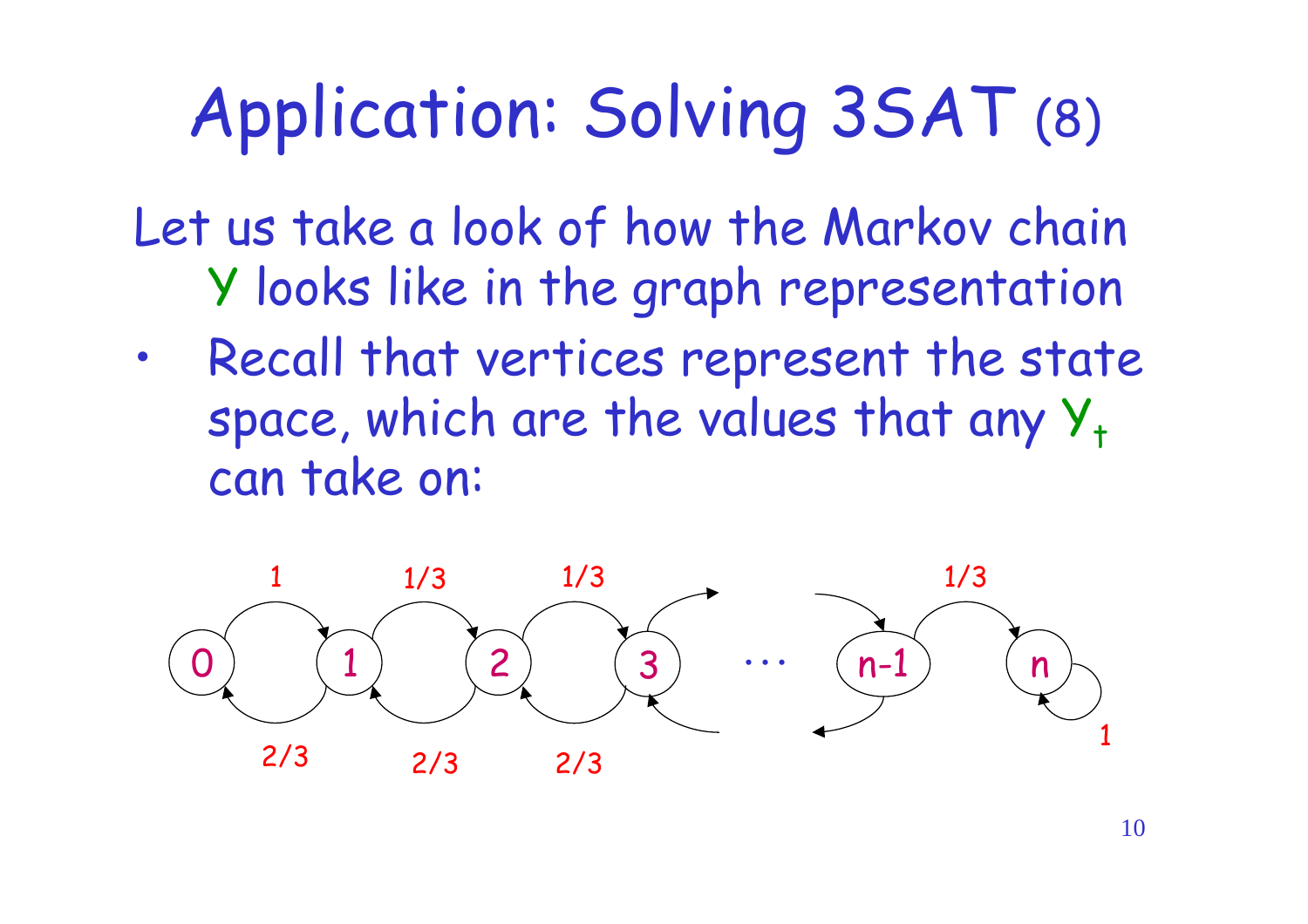Let  $h_i$  = E[time to reach n starting at state j] Clearly,  $h_n = 0$  and  $h_0 = h_1 + 1$ Also, for other values of j, we have  $h_j = (2/3)(h_{j-1} + 1) + (1/3)(h_{j+1} + 1)$ Solving the above equations give:  $h_j = 2^{n+2} - 2^{j+2} - 3(n-j)$ Application: Solving 3SAT (9)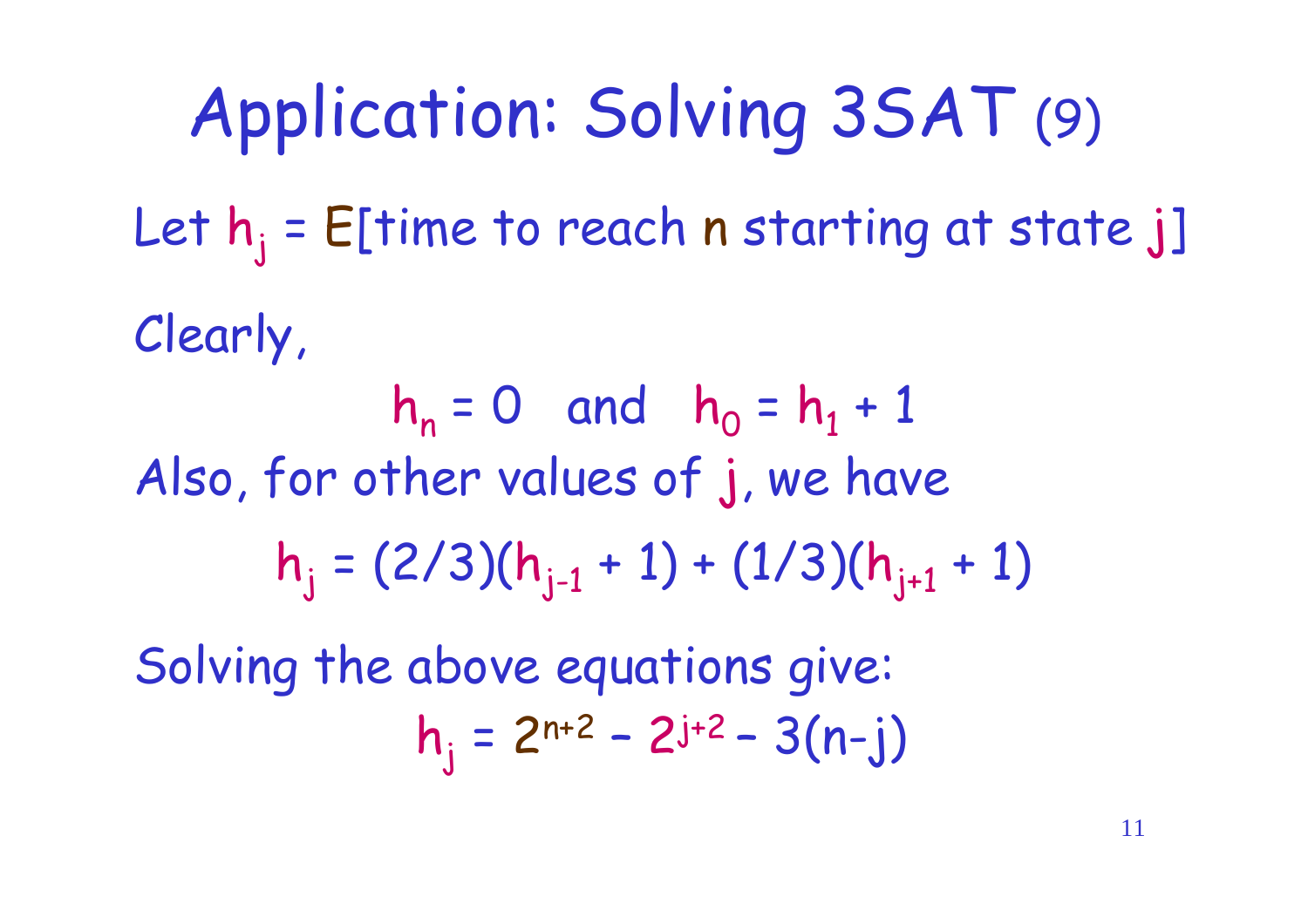# Application: Solving 3SAT (10)

- On average, it takes  $\Theta(2^n)$  steps to find a satisfying assignment [no good…]
- To improve the performance further, we have a key observation:

Once the algorithm starts, it is more likely to move toward 0 than toward n. The longer we run the process, the more likely that it will move to 0

 $\rightarrow$  Better if we restart the process after a small number of steps !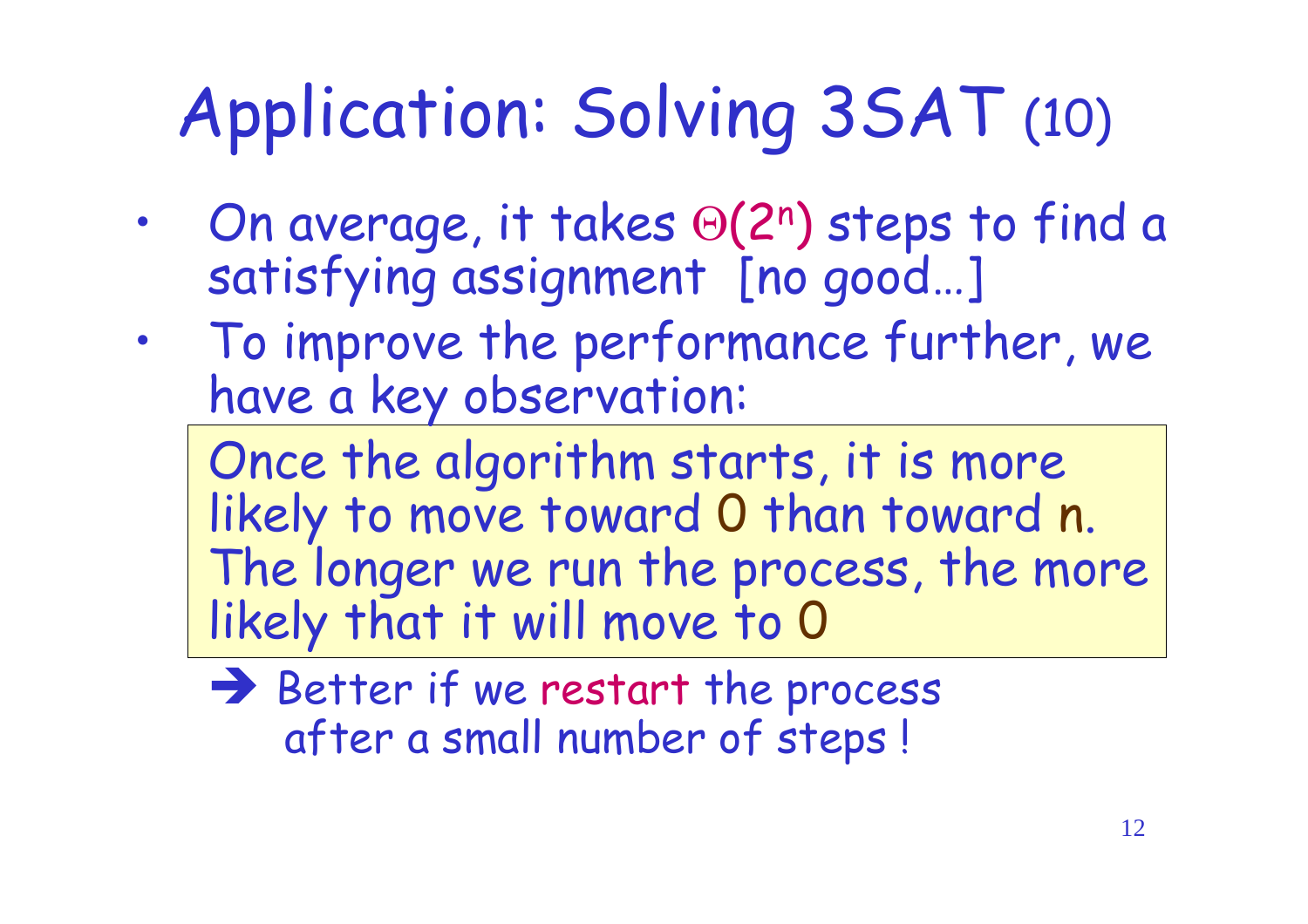#### Modified Algorithm

1. Repeat m times, stop if all clauses satisfied (a) Choose an assignment uniformly at random (b) Repeat 3n times, stop if all clauses satisfied i. Choose a clause that is not satisfied ii. Choose one of the variables in the clause uniformly at random and switch

its assigned value

- 3. If valid assignment found, return it
- 4. Else, conclude that F is unsatisfiable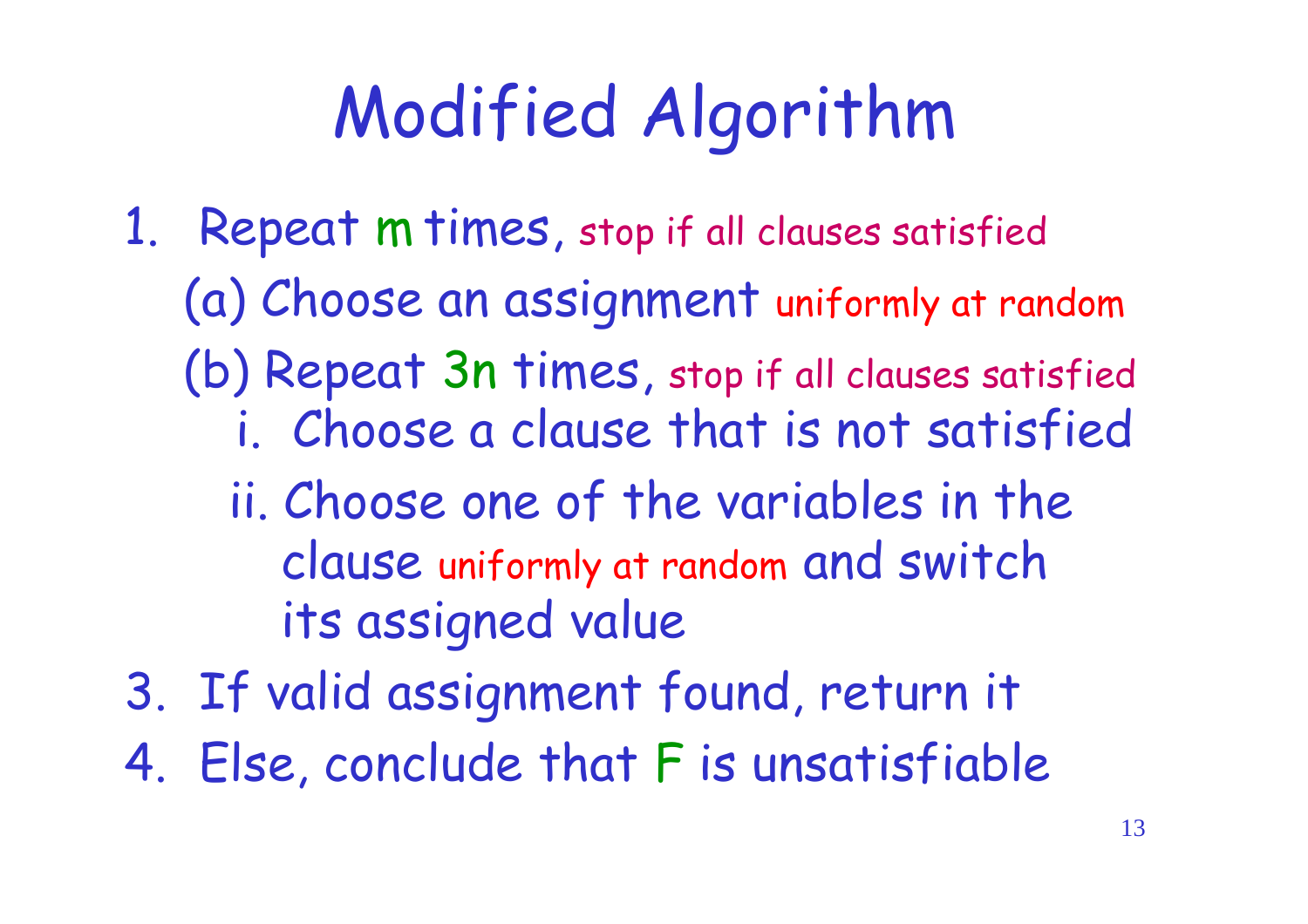#### Analysis of Modified Algorithm

- Let  $q$  = the probability that the process reaches A\* in 3n steps (Step 1(b)) when starting with a random assignment
- Let  $q_{-j}$  = the probability that the process reaches A\* in 3n steps when starting with a random assignment that has j variables assigned differently with A\* (I.e., still needs j changes to be A\*)
- In the following, we shall obtain a lower bound for q-j , then for q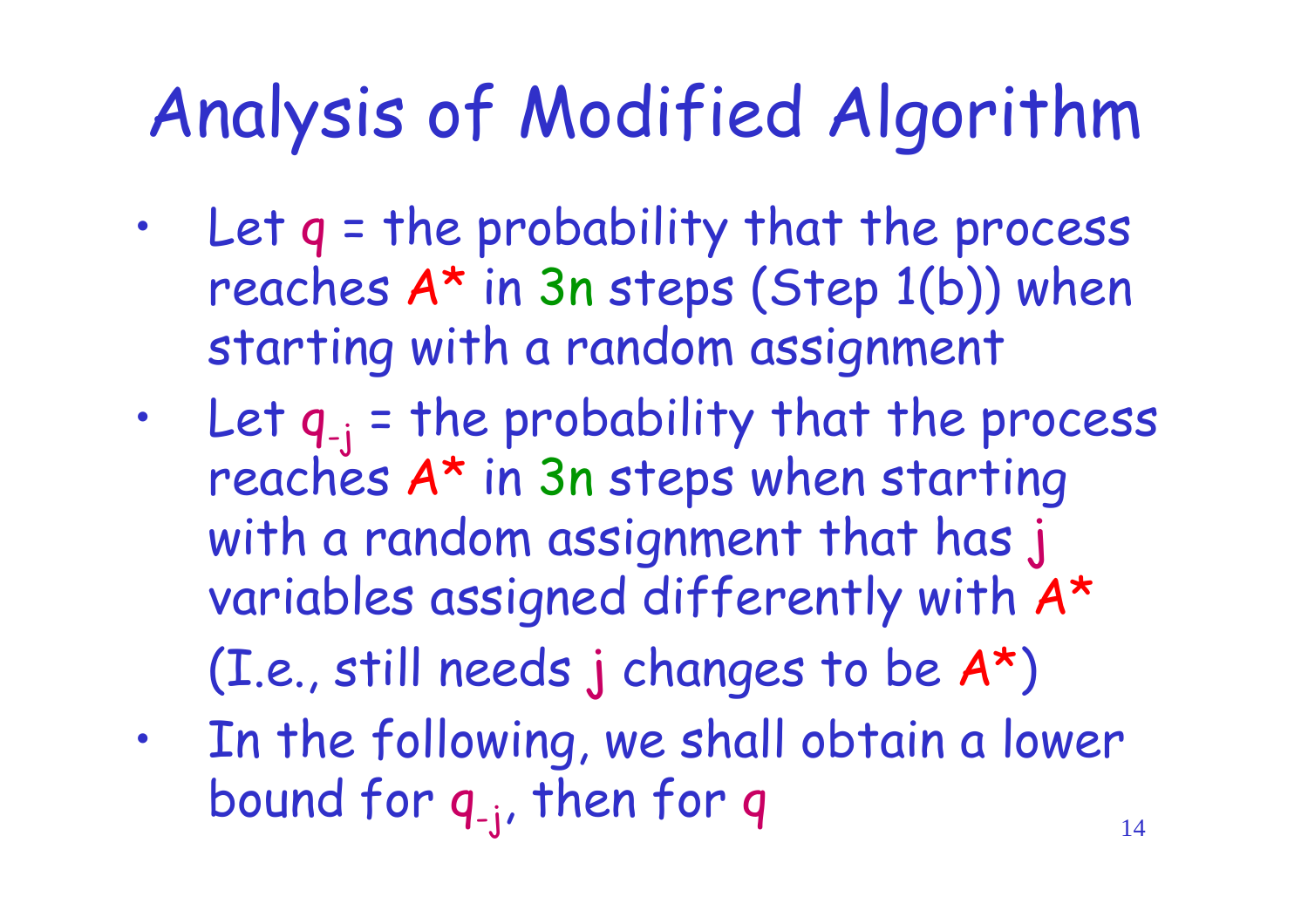# Bounding q-j

Question: When we start at an assignment with j variables assigned differently with A\*, how can we obtain a satisfying assignment in 3n steps (or fewer)? Ans. Let  $E_k$  be the event that we move j+2k steps, in which exactly k steps are "moving down" Then, we obtain a satisfying assignment

if either one of the events,  $\mathsf{E}_1$ ,  $\mathsf{E}_2$ , …,  $\mathsf{E}_\mathsf{j}$ , happen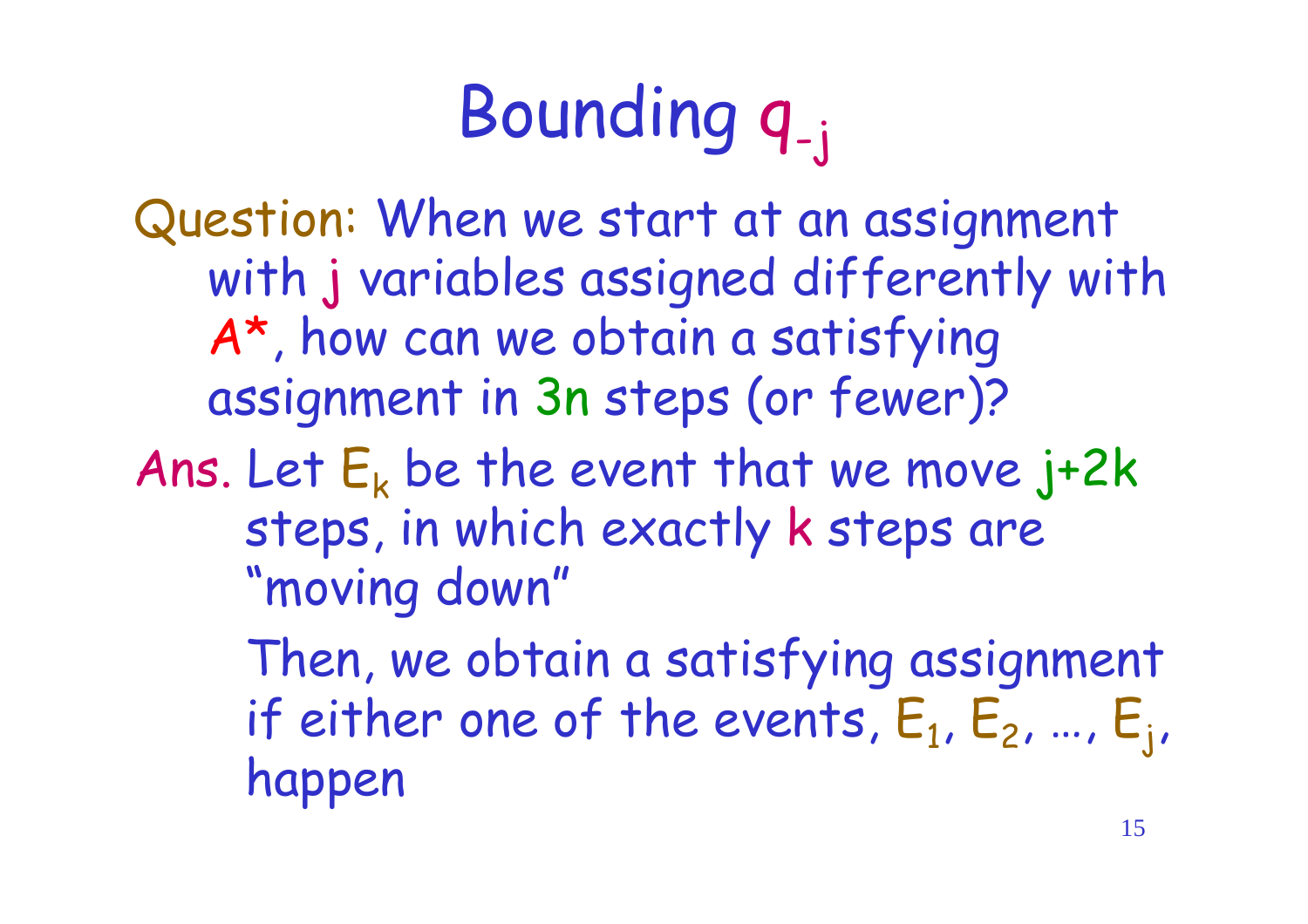#### Bounding q-j (2)

Thus, we have

$$
q_{-j} \ge Pr(E_1 \cup E_2 \cup ... \cup E_j)
$$
  
\n
$$
\ge Pr(E_j)
$$
  
\n
$$
= C(3j, j) (2/3)^j (1/3)^{2j}
$$
  
\n
$$
\ge ((c/j^{0.5}) (27/4)^j) (2/3)^j (1/3)^{2j}
$$

…[from Stirling, with c = some constant]

 $= (c/j^{0.5}) (1/2)$ j

Also,  $q_0 = 1$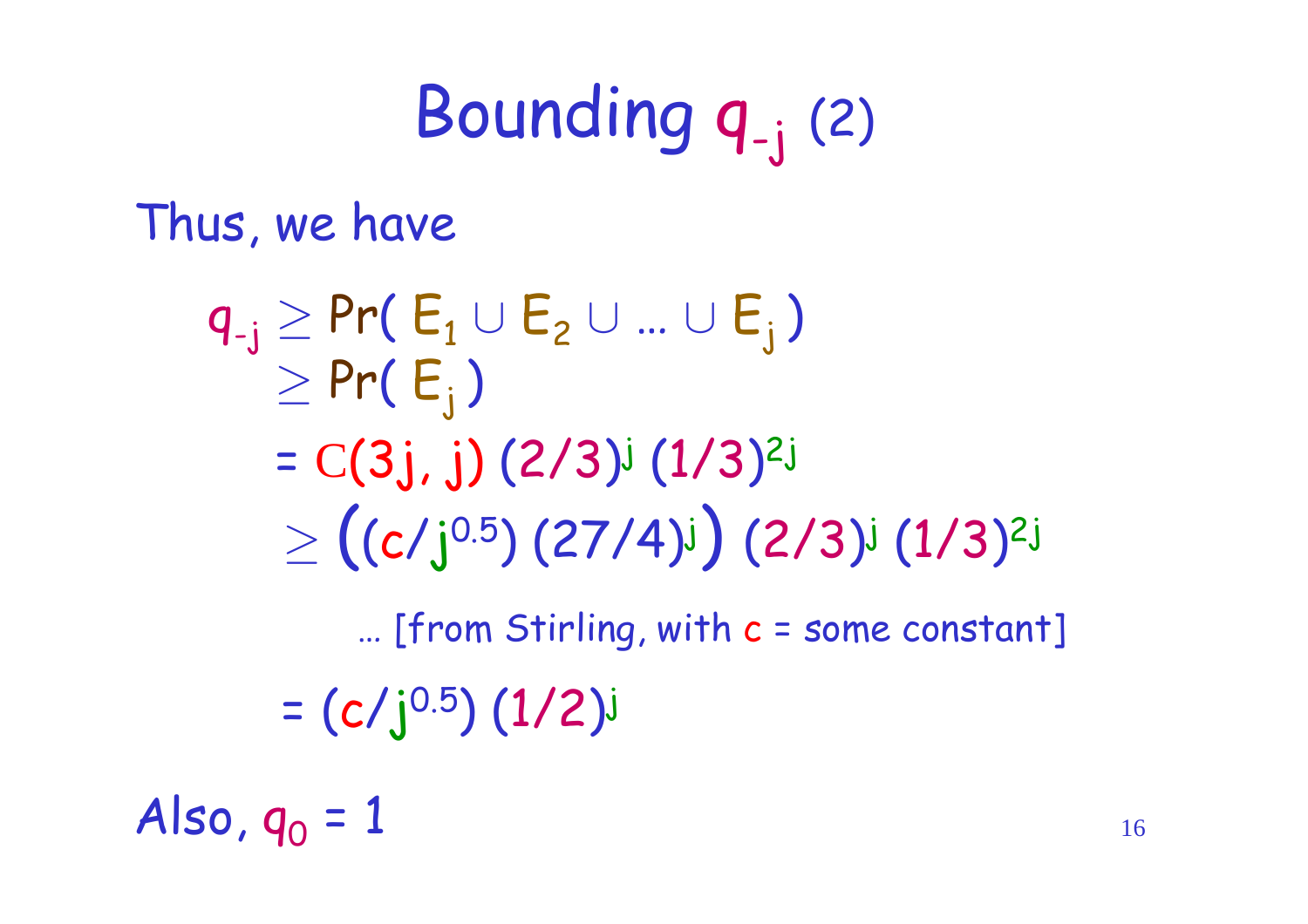# Bounding q

- Let event  $H_j$  = the starting assignment differs from A\* in exactly j variables
- Then, q (which is the probability that the process can reach A\* in 3n steps) can be bounded by:

$$
q = \sum_{j=0 \text{ to } n} Pr(H_j) q_{-j}
$$
  
\n
$$
\geq (1/2)^n + \sum_{j=1 \text{ to } n} C(n,j) (1/2)^n (c/j^{0.5})(1/2)^j
$$
  
\n
$$
\geq (c/n^{0.5})(1/2)^n \sum_{j=0 \text{ to } n} C(n,j) (1/2)^j
$$
  
\n=  $(c/n^{0.5})(1/2)^n (3/2)^n = (c/n^{0.5})(3/4)^n$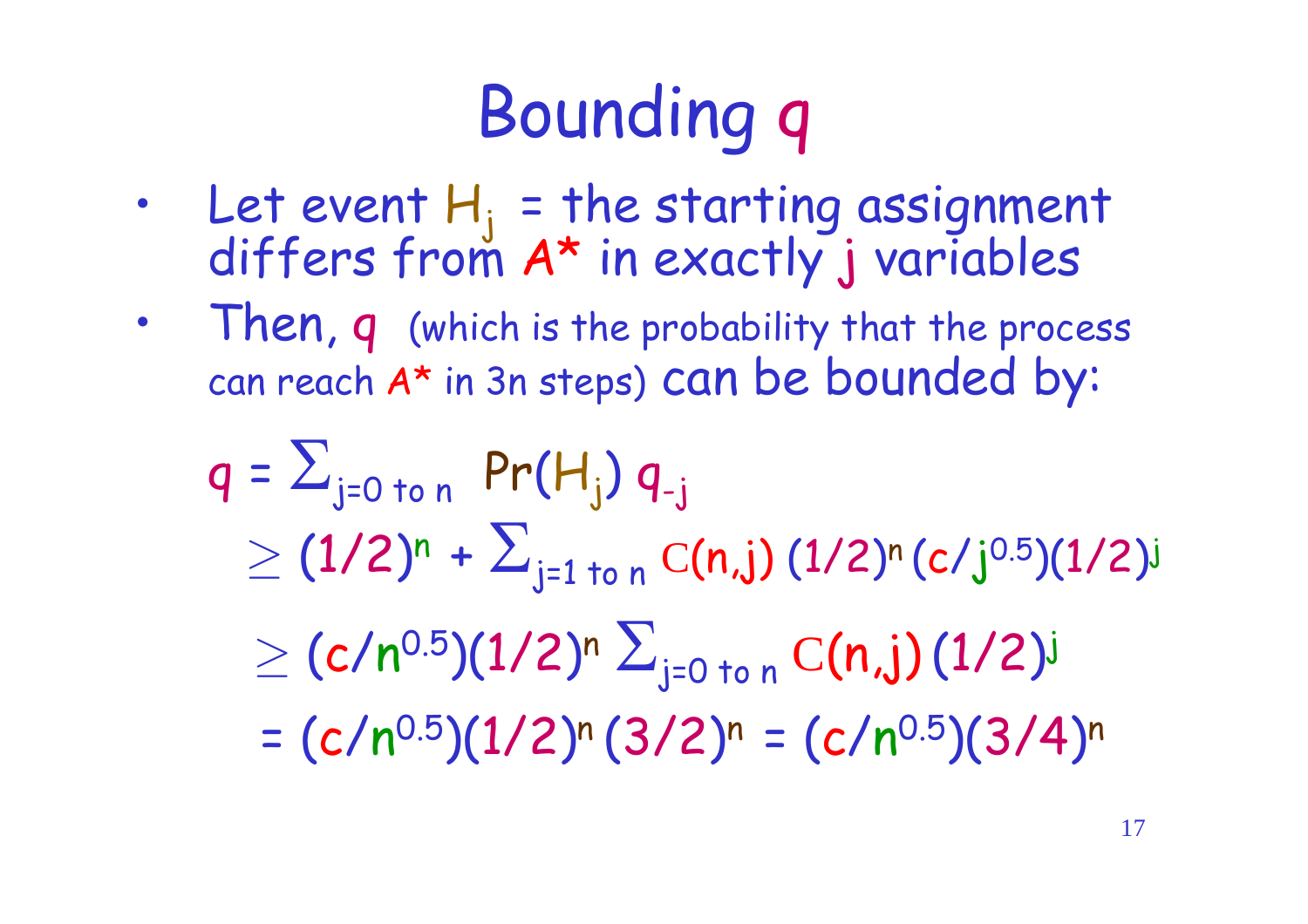#### …Back to the Algorithm

- Now, we know that if F is satisfiable, then with probability  $\geq (c/n^{0.5})(3/4)^n$ , we obtain a satisfying assignment
- Thus, the expected number of restarts so that we obtain a satisfying assignment is at most  $(n^{0.5}/c)(4/3)^n$ , so that the expected number of steps to obtain a satisfying assignment is  $O(n^{1.5}(4/3)^n)$  $\rightarrow$  much better than brute force  $O(2^n)$ !!